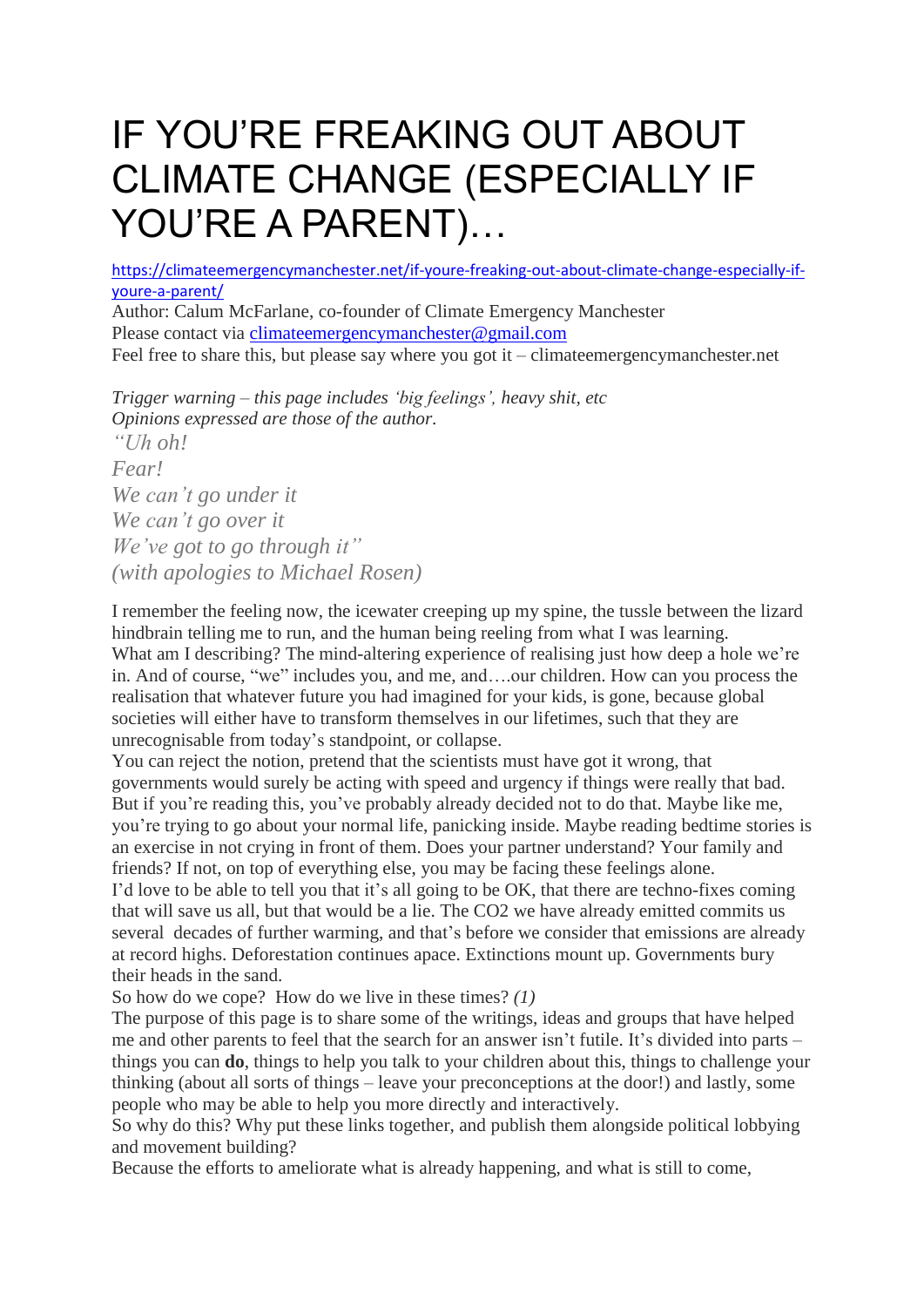needs *everyone*. The longer we wait to act, the less control we have, and the worse things will be – for all our children, and the countless other living things we need to share this planet with. The hour is late, and we are not in a good way – but we must not give up; to do so invites all the worst outcomes that our predicament makes possible. To take a quote from [@beccabluesky](https://twitter.com/Beccabluesky) on Twitter:

*As someone on disability for depression for 15 yrs, I'm not sure there's any way to take ppl from living their everyday lives straight to "let's transform civilization no matter how difficult/uncomfortable/life-altering it might be to accomplish it!" without there being a period of despair, given How Bad* 

*We've Let This Get Before Launching Into Action.*

*However, if someone who's already been thru the "the window in which we can act to save millions of people's lives, and a livable governable planet for our children is closing" thing; if they can help "new" ppl thru the very emotionally difficult transformation of worldview that's necessary, I think ppl can "get thru" a) the despair faster and b) get activated faster.*

## (Taken from [here\)](https://twitter.com/Beccabluesky/status/1150125429942083584).

I'd be delighted to hear if this page helps you in any way – and if there is anything that's helped you that you'd like me to add to it. I'd also be happy to publish essays, videos, musical recordings – or anything else recounting your own experiences in dealing with climate breakdown – particularly if you are a parent. You can reach me [here.](mailto:climateemergencymanchester@gmail.com) (It goes without saying that invitations to purchase anything, or messages telling me that we are doomed and that we should all give up, will be summarily deleted). *(1)* I'm painfully aware that there are literally billions of people around the world who's living conditions were harsh, dangerous and uncertain before climate change came along, whether that's down to war, poverty, other (non-CC) environmental issues, oppressive regimes – etc. This is addressed to people who are currently in a position of particular privilege – aware of the situation, but not (currently) fighting for their existence – and hence (at least in theory!) able to do something about it.

Calum McFarlane, July 2019

### **Things to do**

This is purposely not divided into "personal" and "other" actions – I feel this is a false dichotomy. Personal actions can help inspire others, help us to feel we are less a part of the problem, and enable us to focus on the task at hand. If we have children, actions at a personal scale are an excellent way to model the right kind of thinking and discuss issues in a nonthreatening way.

That said, in the developed world, we are all enmeshed in a system that makes a low-carbon existence damn near impossible. You cannot fix this as an individual. But large scale systemic change is desperately needed, and it will not come about without the involvement of many, many "concerned citizens" – so don't strive towards some sort of state of "carbon purity" – even if you could, it wouldn't help the rest of the world change. Climate [breakdown,](https://medium.com/@JKSteinberger/climate-breakdown-capitalism-and-democracy-e11b16c7d9ef) capitalism and democracy – Prof Julia Steinberger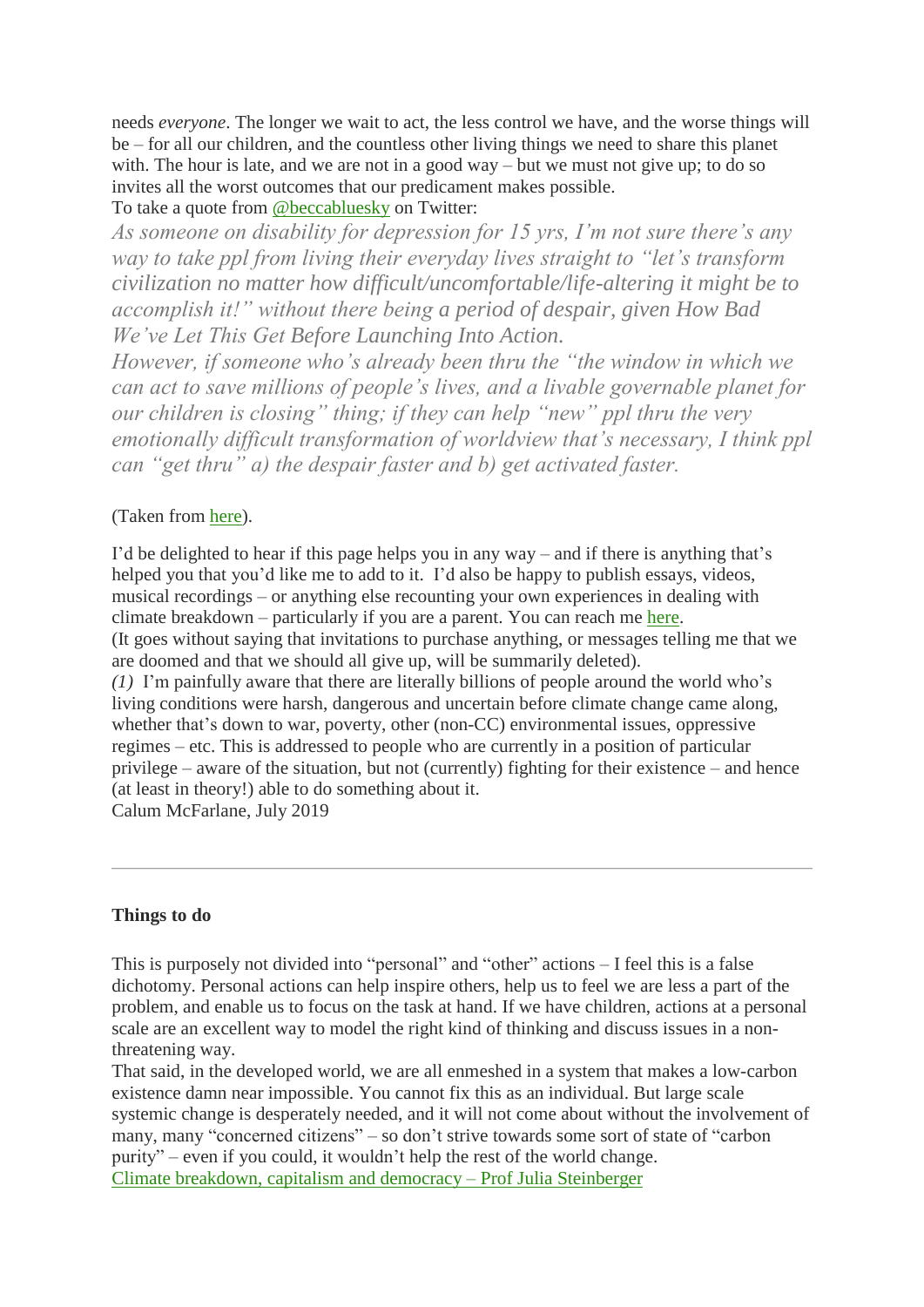And here is her marvellous Audacious Toolkit:

An Audacious Toolkit: Actions Against Climate [Breakdown](https://medium.com/@JKSteinberger/an-audacious-toolkit-actions-against-climate-breakdown-part-1-a-is-for-advocacy-7baa108f00e9) (Part 1: A is for Advocacy) An Audacious Toolkit: Actions Against Climate [Breakdown](https://medium.com/@JKSteinberger/an-audacious-toolkit-actions-against-climate-breakdown-part-2-d-is-for-divest-9bbcbc694348) (Part 2: D is for Divest) An Audacious Toolkit: Actions Against Climate [Breakdown](https://medium.com/@JKSteinberger/an-audacious-toolkit-actions-against-climate-breakdown-part-3-i-is-for-individual-f510ee035e13) (Part 3: I is for Individual) BBC Radio 4 "New Year [Solutions"](https://www.bbc.co.uk/programmes/m0001t9x/episodes/player) Podcast series – Food, oil, flying, cars, lithium and more…

The most important thing you can do to fight climate change is to talk about  $i -$ [Katherine](https://www.ted.com/talks/katharine_hayhoe_the_most_important_thing_you_can_do_to_fight_climate_change_talk_about_it/reading-list) [Hayhoe](https://www.ted.com/talks/katharine_hayhoe_the_most_important_thing_you_can_do_to_fight_climate_change_talk_about_it/reading-list)

Fantastic [mini-beasts](https://www.rewildingbritain.org.uk/blog/fantastic-mini-beasts-(and-how-to-revive-them)) (and how to revive them) – Prof. Dave Goulson

### **Things to read (or watch) and think about**

Our normal day-to-day notions of hope and courage, guilt and blame, misfortune and good luck, get overturned when we start to understand the predicament we are in. The following essays are ones that have changed the way I think about our predicament, and how I respond to it as a parent, a husband, a brother and an uncle.

The fortunate in the "developed" world have not often had to worry about their survival, but for many this is their lived experience, or was so in very recent memory; [Climate](https://medium.com/s/story/sorry-yall-but-climate-change-ain-t-the-first-existential-threat-b3c999267aa0) Change Ain't the First [Existential](https://medium.com/s/story/sorry-yall-but-climate-change-ain-t-the-first-existential-threat-b3c999267aa0) Threat – Mary Heglar

I work in the [environmental](https://www.vox.com/the-highlight/2019/5/28/18629833/climate-change-2019-green-new-deal) movement. I don't care if you recycle – Mary Heglar The big lie we're told about [climate](https://www.vox.com/first-person/2018/10/11/17963772/climate-change-global-warming-natural-disasters) change is that it's our own fault – Mary Heglar When [Climate](https://medium.com/@maryheglar/when-climate-change-broke-my-heart-and-forced-me-to-grow-up-dcffc8d763b8) Change Broke My Heart and Forced Me to Grow Up– Mary [Heglar](https://twitter.com/MaryHeglar) Ballad of the sad [climatologists](https://www.esquire.com/news-politics/a36228/ballad-of-the-sad-climatologists-0815/) – John Richardson Loving a [vanishing](https://medium.com/@enjohnston/loving-a-vanishing-world-ace33c11fe0) world – Emily Johnston Climate [Despair'](https://www.vice.com/amp/en_ca/article/j5w374/climate-despair-is-making-people-give-up-on-life) Is Making People Give Up on Life – Mike Pearl

And [commentary](https://twitter.com/TricksyRaccoon/status/1149359576686497793) from Meg, who was one of the people interviewed

[Beyond](https://orionmagazine.org/article/beyond-hope/) Hope – Derrick Jensen (and his very thought provoking [website\)](http://www.derrickjensen.org/).

The Miraculous Hope of Climate Realists – Erika [Spanger-Siegfried](https://blog.ucsusa.org/erika-spanger-siegfried/the-miraculous-hope-of-climate-realists)

I'm an environmental journalist, but I never write about [overpopulation.](https://www.vox.com/energy-and-environment/2017/9/26/16356524/the-population-question) Here's why. – David **[Roberts](https://www.vox.com/energy-and-environment/2017/9/26/16356524/the-population-question)** 

Religion after the death of God? The rise of [pantheism](https://medium.com/@GreenRupertRead/religion-after-the-death-of-god-the-rise-of-pantheism-and-the-return-to-the-source-54453788bbaa) and the return to the source – Rupert [Read](https://medium.com/@GreenRupertRead/religion-after-the-death-of-god-the-rise-of-pantheism-and-the-return-to-the-source-54453788bbaa)

#### **The Politics and Economics of Climate Change (and all the other terrible things humans are doing)**

The A-Z of Green [Capitalism](https://issuu.com/corporatewatch/docs/corporate_watch___a-z_of_green_capi) Inequality and the [Ecological](https://www.jasonhickel.org/blog/2019/1/14/inequality-and-the-ecological-transition) Transition – Jason Hickel (and if you liked that, most of the essays on his [blog](https://www.jasonhickel.org/blog) are well worth a read) Kate Raworth – Doughnut [Economics](https://www.kateraworth.com/doughnut/)